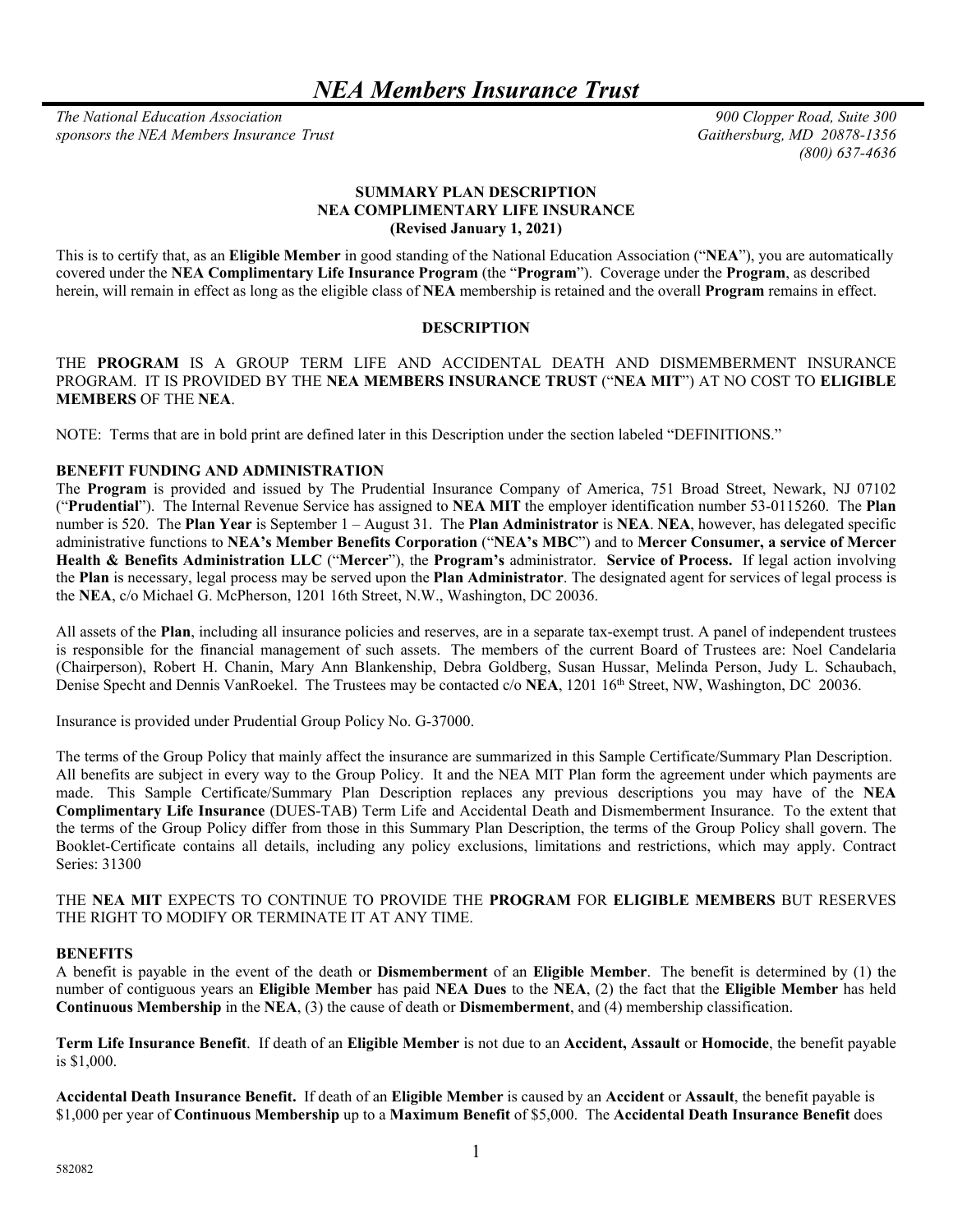not cover any loss which results from suicide or attempt at suicide, or an intentionally self-inflicted injury, nor does it include disease, infirmity, infection (except for pyogenic infections occurring through and at the time of a cut or wound due to accident or assault), or medical or surgical treatment thereof.

 If death is caused by an **Accident** or **Assault** which occurs while the **Eligible Member** is engaged in any activity which is in the express or implied terms of an **Eligible Member's Occupation** or occurs while the **Eligible Member** is acting on **Association Business** in the capacity of an **Association Leader**, the benefit payable is \$50,000, instead of the benefits stated in the previous paragraph.

If death is caused by a **Homicide** which occurs while the **Eligible Member** is engaged in any activity which is in the express or implied terms of an **Eligible Member's Occupation**, the benefit payable is \$150,000 instead of \$50,000.

**Accidental Dismemberment Insurance Benefit**. In the event a **Dismemberment** of an **Eligible Member** is caused by an **Accident** or **Assault**, the benefit payable is \$1,000 per year of **Continuous Membership** up to a **Maximum Benefit** of \$5,000. The **Accidental Dismemberment Insurance Benefit** does not cover any loss which results from suicide or attempt at suicide, or an intentionally selfinflicted injury, nor does it include disease, infirmity, infection (except for pyogenic infections occurring through and at the time of a cut or wound due to accident or assault), or medical or surgical treatment thereof.

In the event of **Dismemberment** caused by an **Accident** or **Assault** which occurs while the **Eligible Member** is engaged in any activity which is in the express or implied terms of an **Eligible Member's Occupation** or occurs while the **Eligible Member** is acting on **Association Business** in the capacity of an **Association Leader**, the benefit payable is \$50,000, instead of the benefit stated in the previous paragraph.

### **PAYMENT OF BENEFITS**

The Term Life Insurance Benefit is payable if you die while you are an **Eligible Member**. The Accidental Death Insurance Benefit and Accidental Dismemberment Insurance Benefit are payable if your death or **Dismemberment**, as applicable, is due to an **Accident** or **Assault** which happens while you are an **Eligible Member**. The benefits are payable when Prudential receives written proof of your death or **Dismemberment** and, in its sole discretion, determines that a benefit is payable. The Term Life and Accidental Death Insurance Benefits are payable in one sum in accordance with the **Beneficiaries** section below. The Accidental Dismemberment Insurance Benefit is payable in one sum to you.

#### **BENEFICIARIES**

You have the right to choose a **Beneficiary**. If there is a **Beneficiary** for the insurance, the benefit is payable to that **Beneficiary**. Any amount of insurance for which there is no **Beneficiary** at your death will be payable to the first surviving class of the following classes of successive preference **Beneficiaries**: your (a) spouse or **Qualified Domestic Partner**; (b) surviving children; (c) surviving parents; (d) surviving siblings; (e) estate.

You may name a **Beneficiary** by contacting **NEA's MBC**. You may change the **Beneficiary** at any time without the consent of the present **Beneficiary**. The change will take effect on the date the information is received. But it will not apply to any amount paid by Prudential before it receives the notification.

If there is more than one **Beneficiary** but the **Beneficiary** record does not specify their shares, they will share equally. If a **Beneficiary** dies before you, that **Beneficiary's** interest will end. It will be shared equally by any remaining **Beneficiaries**, unless the **Beneficiary** record states otherwise.

### **ELIGIBLE CLASSES OF NEA MEMBERSHIP**

All **Active**, **Life Active**, **Staff**, and **Reserve** members who are **Actively Employed in the Field of Education** members who are active members in good standing of their **State Associations** are eligible for the **Program**. **Life Active** members must be **Actively Employed in the Field of Education** at the time of death to qualify for benefits under the **Program**. **Life Active** members will be deemed to have paid the same dues as **Active** members for determining their benefits under the **Program.** (See **Interruptions of NEA Membership** below.)

**NEA Retired** members, only while acting on **Association Business** in the capacity of an **Association Leader** (including **NEA Retired** activities), are eligible only for the \$50,000 **NEA Complimentary Life Insurance (**DUES-TAB) Accidental Death Insurance Benefit or the \$50,000 **NEA Complimentary Life Insurance (**DUES-TAB) Accidental Dismemberment Insurance Benefit**.** 

#### **INTERRUPTIONS OF NEA MEMBERSHIP**

If an **Eligible Member** ceases **Continuous Membership** in the **NEA**, his or her insurance under the **Program** will terminate. If the member rejoins the **NEA** in a subsequent year and is eligible for the **Program**, the benefit under the **Program** will again accumulate starting as of the year he or she rejoins, and increases to the benefit limits described above.

**Life Active** members must maintain continuous employment in the field of education. If a **Life Active** member ceases to be employed in the field of education, his or her accumulated benefit under the **Program** will terminate. If the **Life Active** member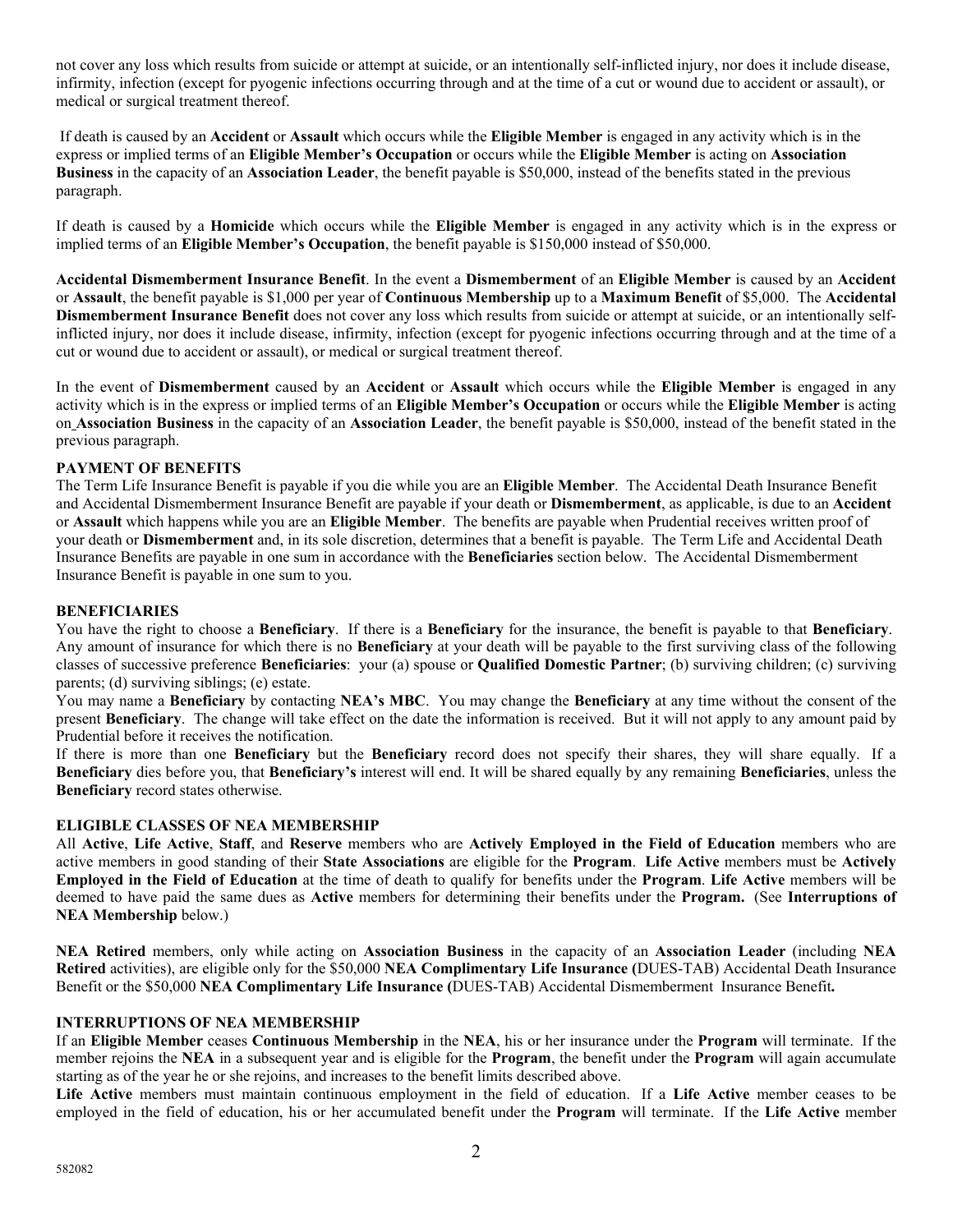returns to work in the field of education and is eligible for the **Program**, the benefit under the **Program** will again accumulate starting as of the year he or she returns to work in the field of education and increase to the benefit limits described above.

In the event an **Active** (including **Life Active**), **Reserve** or **Staff** member does not renew **NEA** membership or does not continue employment in the field of education in a succeeding membership year, his or her accumulated benefit will terminate as of September 1 of that succeeding membership year.

# **CLAIMS**

You or your **Beneficiary** may file a claim for benefits under the **Program** by submitting a claim form to the NEA Insurance Operations Center. Claim forms are available from the NEA Insurance Operations Center and **NEA's MBC**. Prior to paying claims, the NEA Insurance Operations Center will verify that the deceased was an **Eligible Member**. Records utilized to determine this information will include, but not necessarily be limited to, the **NEA MIT** database, **NEA** membership records, and state and local membership records. In the event of a dispute between any of the above records, the **NEA** membership record will be considered the **Foundation Record**.

The NEA Insurance Operations Center must be given written proof of death or accidental loss for which claim is made. Proof of death must be given to the NEA Insurance Operations Center within three years after death. Proof of accidental death or **Dismemberment** must cover the **Occurrence**, character and extent of loss. A claim for accidental death or **Dismemberment** insurance will not be considered valid unless such proof is furnished within 90 days after the date of the accidental loss or whenever reasonably possible.

Prudential, at its own expense, has the right to examine the person whose accidental loss is the basis of claim. Prudential may do this when and so often as is reasonable while the claim is pending.

No action at law or in equity shall be brought to recover on the Group Policy until 60 days after the written proof of an accidental loss is furnished. No such action shall be brought more than three years after the end of the time within which proof of such loss is required.

### **RIGHT OF APPEAL**

If a claim for benefits is denied in whole or in part, you are entitled to have your claim initially reviewed by Prudential. You or your authorized representative should obtain from Prudential a written notice stating the specific reason(s) for the denial; a specific reference to the provisions in the Group Policy or the **Plan** upon which the denial of your claim is based; a description of any additional information or material necessary for you to perfect your claim, accompanied by an explanation of why such material or information is necessary; and an explanation of the claims review procedure under the **Plan.** You will then be entitled to a reconsideration of the denial of your claim in accordance with the Employee Retirement Income Security Act (ERISA), as explained later in this document. Prudential, in its sole discretion, makes the final decision to approve or deny your claim.

If you have questions regarding the claims and appeal procedures outlined above, you may obtain answers from the NEA Insurance Operations Center at 1-800-523-5877 or **NEA's MBC** at 1-800-637-4636.

### **RIGHTS OF RETIRING MEMBERS**

Except for **NEA Retired** members who are eligible for the \$50,000 **NEA Complimentary Life Insurance (**DUES-TAB) **Association Business** Accidental Death Insurance Benefit and the \$50,000 **NEA Complimentary Life Insurance (**DUES-TAB) **Association Business** Accidental Dismemberment Benefit, coverage under the **Program** will terminate when **Eligible Members** move out of a **NEA Complimentary Life Insurance (**DUES-TAB) -eligible membership class. Retiring **Eligible Members**, including **NEA Retired** members, will have the right to purchase group term life insurance through the **NEA MIT**. The term life insurance will be issued on a **Guaranteed-Issue** basis and will be equal to \$1,000, the accumulated death benefit under the **Program**, rounded up to the next \$1,000, provided the member meets all of the criteria described below:

- worked in a school-related job for at least 10 years;
- retired from a school-related job;
- maintains **NEA-Retired** membership; and
- notifies the **NEA MIT** of his or her retirement and expresses interest in purchasing his or her accrued death benefit by November 1 of the school year following retirement.

The rates charged for the purchased death benefit after retirement will be the rates currently in effect for the **NEA MIT's** Term Life Insurance Program, Schedule 10 of contract G20400.

# **CONVERSION PRIVILEGE FOR TERM LIFE INSURANCE**

If you cease to be insured for the **NEA Complimentary Life Insurance (**DUES-TAB) Term Life Insurance under the Group Policy for one of the reasons stated below, you may convert all or part of your insurance under this coverage, which then ends, to a Prudential individual life insurance contract. Evidence of insurability is not required. You may convert all or part of your insurance to a Prudential individual life insurance contract for either of the following reasons:

1) Your membership in the classes eligible for **NEA Complimentary Life Insurance (**DUES-TAB) Term Life Insurance, other than **NEA Retired**, ends;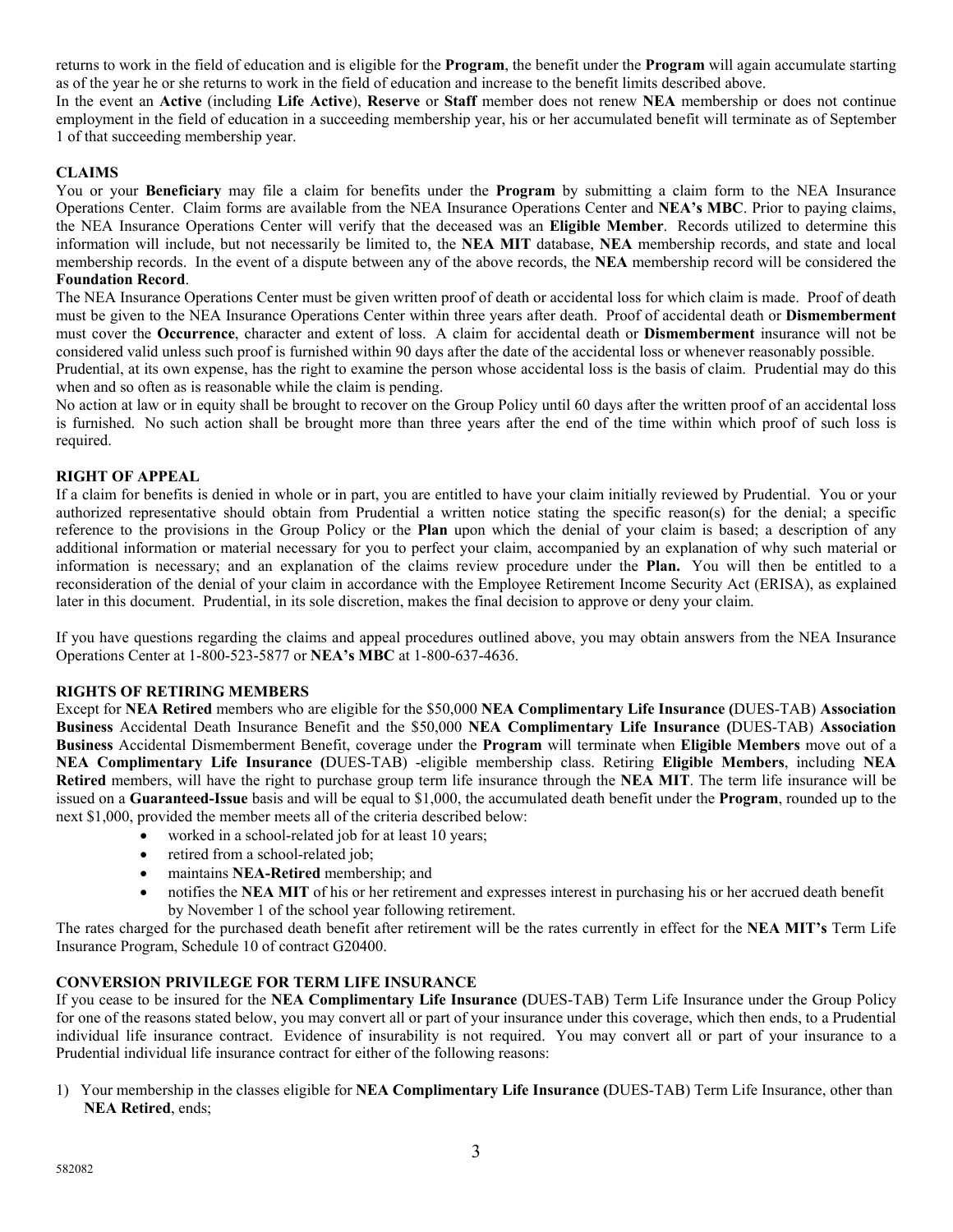2) All term life insurance of the Group Policy for your class ends by amendment or otherwise. But, on the date that term life insurance for your class ends, you must have been insured for five years for **NEA Complimentary Life Insurance (**DUES-TAB) Term Life Insurance (or for **NEA Complimentary Life Insurance (**DUES-TAB) Term Life Insurance and any Prudential rider or group contract replaced by such insurance).

You must apply to Prudential for the individual contract and pay for the first premium within 31 days after you cease to be insured for **NEA Complimentary Life Insurance** (DUES-TAB) Term Life Insurance.

## **AMENDMENT AND TERMINATION**

#### **Program**

While the **NEA** expects to continue to provide this **Program** for **Eligible Members**, it reserves the right to amend, modify or terminate the **Program** at any time.

#### **Plan and Trust**

**NEA** may amend the **Plan** or **Trust** at any time in writing. The **Plan Administrator** must communicate any amendment to the **Plan**  or **Trust** to all Participants and **Beneficiaries** then receiving benefits.

**NEA** also may terminate the **Plan** and **Trust** at any time. Termination of the **Plan** and **Trust**, however, may not deprive a Participant or **Beneficiary** of a right to receive benefits under the **Plan** which arose prior to the date of termination.

Upon termination of the **Trust**, the Trustees, with **NEA's** consent, may transfer the insurance policies and any surplus funds to any trust or trusts established for purposes substantially similar to those for which the **NEA MIT** was established.

The **Plan Administrator** must communicate termination of the **Plan** to all Participants, together with a summary describing the effect of the termination on the benefits provided to Participants under the **Plan**.

In addition, benefits provided to you under the **Plan** may be terminated on the first to occur of any of the following events:

The Group Policy or **Program** is discontinued for any reason.

You fail to satisfy the **Plan's** or **Program's** criteria for eligibility.

If you are a **Reserve** member and, at any time, 10 percent or more of all Participants fail to satisfy the **Plan's** employment requirement.

### **YOUR RIGHTS UNDER THE EMPLOYEE RETIREMENT INCOME SECURITY ACT**

As a participant in the **Plan**, you are entitled to certain rights and protections under the Employee Retirement Income Security Act of 1974 ("ERISA"). ERISA provides that all **Plan** Participants shall be entitled to:

### **Receive Information About Your Plan**

You have the right to examine, without charge, at the offices of **NEA's Member Benefits Corporation**, 900 Clopper Road, Suite 300, Gaithersburg, MD 20878, and at other specified locations, such as worksites and union halls, all documents governing the **Plan**, including the insurance contracts (with riders and amendments) with the insurance carrier, the pertinent resolutions adopted by **NEA's** Board of Directors or Executive Committee for the administration of the **Plan**. You may also examine, without charge, copies of all documents pertaining to the **Plan** filed by the **NEA MIT** with the U.S. Department of Labor, including a copy of the latest annual report (Form 5500 series) which is available at the Public Disclosure Room of the Pension and Welfare Benefit Administration.

You have the right to obtain, upon written request to the **Plan Administrator** at the above address, copies of documents governing the operation of the **Plan**, including insurance contracts, and copies of the latest annual report (Form 5500 series) and updated summary plan description. The **Plan Administrator** may make a reasonable charge for the copies.

You are entitled to receive a summary financial report. The **Plan Administrator** is required by law to furnish each participant with a copy of this summary annual report. The **Plan Administrator** furnishes this report to you through publication in the *NEA Today, This Active Life,* and *Higher Education Advocate*. If you would like to receive a copy of the most recent summary annual report, please submit your written request to **NEA's MBC** at the above address.

### **Prudent Actions by Plan Fiduciaries**

In addition to creating rights for you, ERISA imposes duties upon the people who are responsible for the operation of the employee benefit plan. The people who operate your **Plan** are called "fiduciaries." **NEA** and the trustees are fiduciaries. In addition, Prudential is the appropriate fiduciary for purposes of claim settlement and review of denied claims. The fiduciaries have a duty to operate the **Plan** prudently and in the interest of you and other **Plan** participants and **Beneficiaries**. No one, including your employer, your union, or any other person, may fire you or otherwise discriminate against you in any way to prevent you from obtaining the insurance benefits to which you are entitled under the **Plan** or from exercising your rights under ERISA.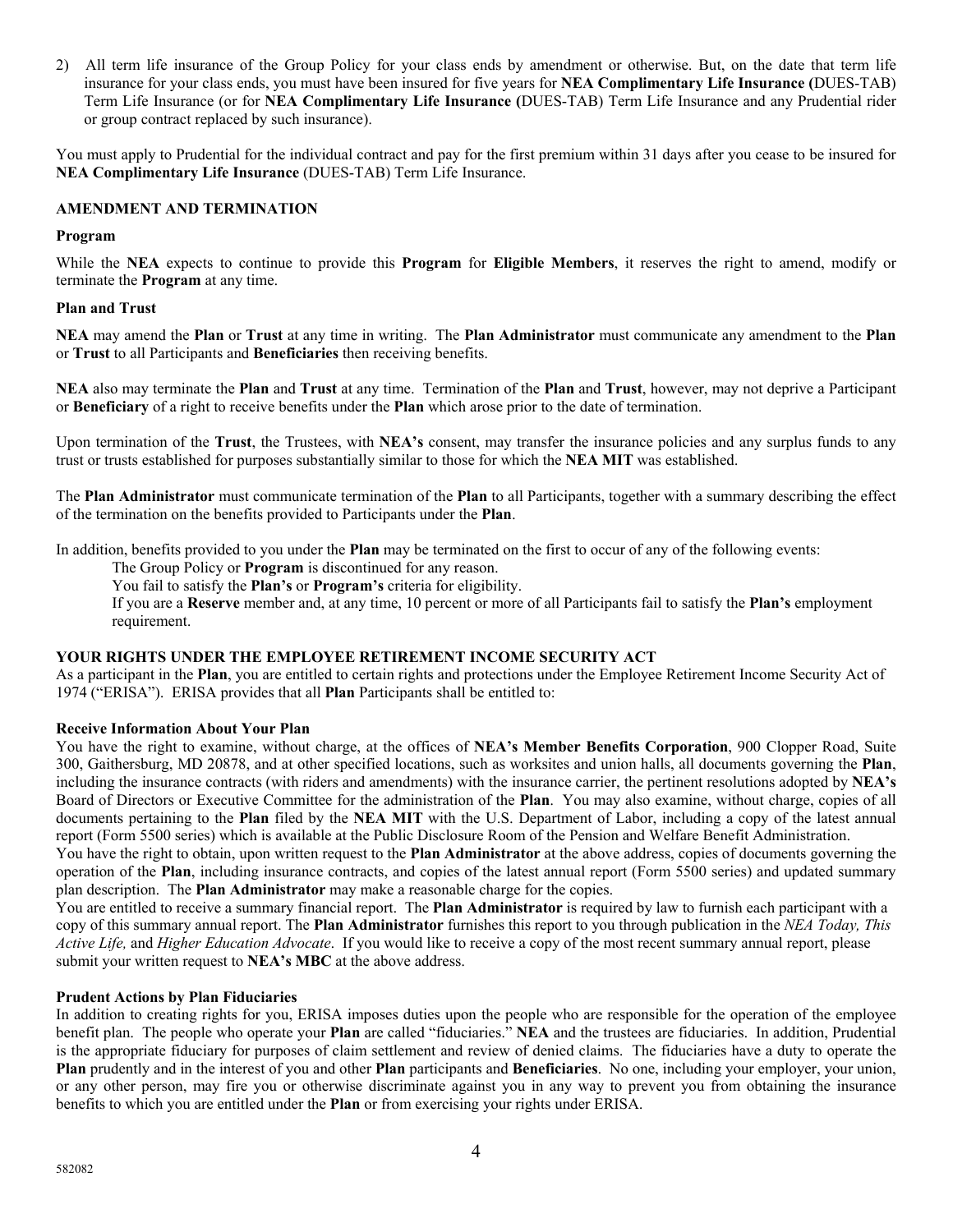# **Enforce Your Rights**

If your claim for a benefit is denied or ignored, in whole or in part you are entitled to receive a written explanation from Prudential of the reason for the denial, to obtain copies of documents relating to the decision without charge, and to appeal any denial within certain time schedules.

Under ERISA, there are steps that you can take to enforce the above rights. For instance, if you request a copy of **Plan** documents or the latest annual report from the **Plan Administrator** and do not receive them within 30 days, you may file suit in a federal court. In such a case, the court may require the **Plan Administrator** to provide the materials and pay you up to \$110 a day until you receive the materials, unless the materials were not sent because of reasons beyond the **Plan Administrator's** control. If you have a claim for benefits which is denied or ignored, in whole or in part, you may file suit in federal court. If it should happen that **Plan** fiduciaries misuse the **Plan's** money, or if you are discriminated against for asserting your rights, you may seek assistance from the U.S. Department of Labor, or you may file suit in a federal court. The court will decide who should pay court costs and legal fees. If you are successful, the court may order the person you have sued to pay these costs and fees. If you lose, the court may order you to pay these costs and fees, for example, if it finds your claim is frivolous.

## **Assistance with your Questions**

If you have any questions about your **Plan**, you should contact **NEA's MBC**. If you have any questions about this statement or about your rights under ERISA, or if you need assistance in obtaining documents from the **Plan Administrator**, you should contact the nearest office of the Pension and Welfare Benefits Administration, U.S. Department of Labor, listed in your telephone directory or the Division of Technical Assistance and Inquiries, Pension and Welfare Benefits Administration, U.S. Department of Labor, 200 Constitution Avenue, N.W., Washington, D.C. 20210. You may also obtain certain publications about your rights and responsibilities under ERISA by calling the publications hotline of the Pension and Welfare Benefits Administration. **NEA's MBC** CAN BE REACHED BY CALLING TOLL FREE 1-800-637-4636.

#### **DEFINITIONS**

The terms defined below are used in the administration of the **Program**.

**ACCIDENT** is an unexpected occurrence that results in the death or bodily injury of an **Eligible Member** while covered under the **Program**. The **NEA Complimentary Life Insurance (**DUES-TAB) accidental death benefit does not provide benefits for suicide or attempt at suicide, intentionally self-inflicted injury, disease, infirmity, infection, medical or surgical treatment thereof.

**ACTIVE** is a class of membership within the **NEA** as defined under the **NEA** Bylaws in the current **NEA** Handbook.

**ACTIVELY EMPLOYED IN THE FIELD OF EDUCATION** refers to members who are currently employed and paid by or employed and paid to work at an institution devoted primarily to public education for no less than one day per academic year.

**ASSAULT** is a violent physical attack.

**ASSOCIATION BUSINESS** is participation in or travel to and from meetings or other activities at the specific direction of a **Local** or **State Association**, or the **NEA**.

**ASSOCIATION LEADER** is an **NEA** member who is serving in an official capacity for a **Local** or **State Association** or the **NEA**, as defined by the applicable affiliate's constitution and bylaws (in the case of a **Local** or **State Association Leader**; or as defined by **NEA's** Constitution and Bylaws (in the case of an **NEA** leader).

This class of individuals can include – but is not necessarily limited to elected officers, executive committee members, members of boards of directors, members of duly constituted standing and special committees, Association or building representatives, and other deemed by the **Plan Administrator** to be officially designated to act on behalf of a **Local** or **State Association** or the **NEA**.

**BENEFICIARY** is a person or persons identified by the **Eligible Member** to receive the death benefit in the event of the **Eligible Member's** death. In the event a **Beneficiary** has not been designated, the death benefit will be payable in the order of priority described in the **Beneficiaries** section.

**CONTINUOUS MEMBERSHIP** is membership in the **NEA** which is maintained without interruption.

**DISMEMBERMENT** is the loss of sight (defined as total and irrevocable loss of sight of either eye) and/or the loss of a hand or foot (defined as severance at or above the wrist or ankle).

**ELIGIBLE MEMBER** is an **NEA** member in one of the eligible classes (as described in the section entitled "Eligible Classes of NEA Membership") who is entitled to participate in the **Program**.